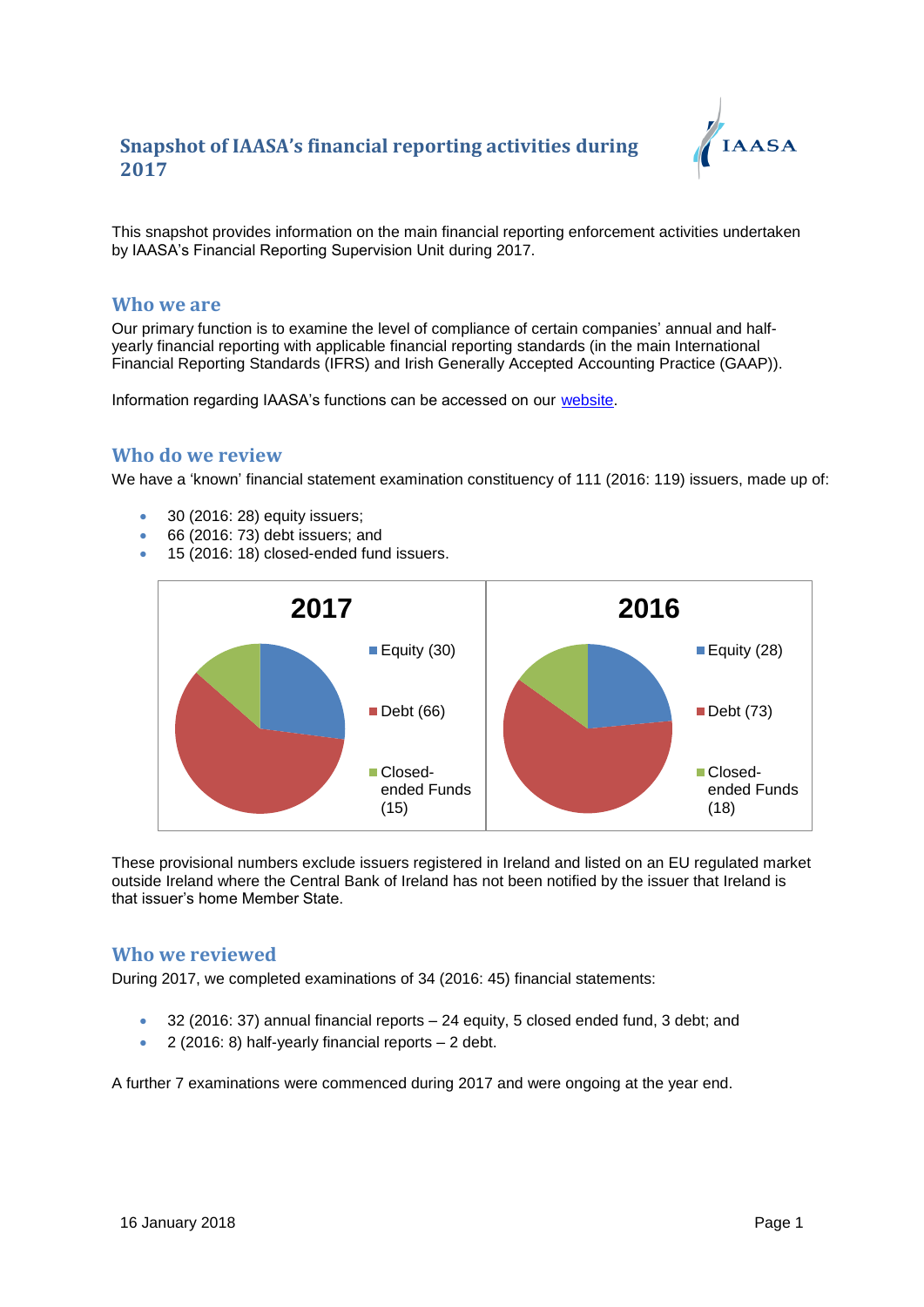



In addition, we undertook four thematic examinations of 29 equity issuers falling within IAASA's remit, covering:

- impairment testing;
- operating segment disclosures;
- alternative performance measures; and
- disclosures of the new financial reporting standards (IFRS 9, IFRS 15 and IFRS 16).

Our thematic publications are available at<http://www.iaasa.ie/Publications/FRSU>

### **What we reviewed**

The 34 (2016: 45) examinations completed during 2017 comprised:

- 7 (2016: 9) unlimited scope examinations;
- <sup>10</sup> (2016: 24) focused examinations; and
- $\bullet$  17 (2016: 12) follow-up examinations.

We held face-to-face meetings and/or conference calls with 6 (2016: 11) issuers during the year.

A total of 101 (2016: 149) matters were raised with issuers' directors during 2017. The average number of matters raised with issuers in respect of unlimited scope examinations undertaken was 10 (2016: 11).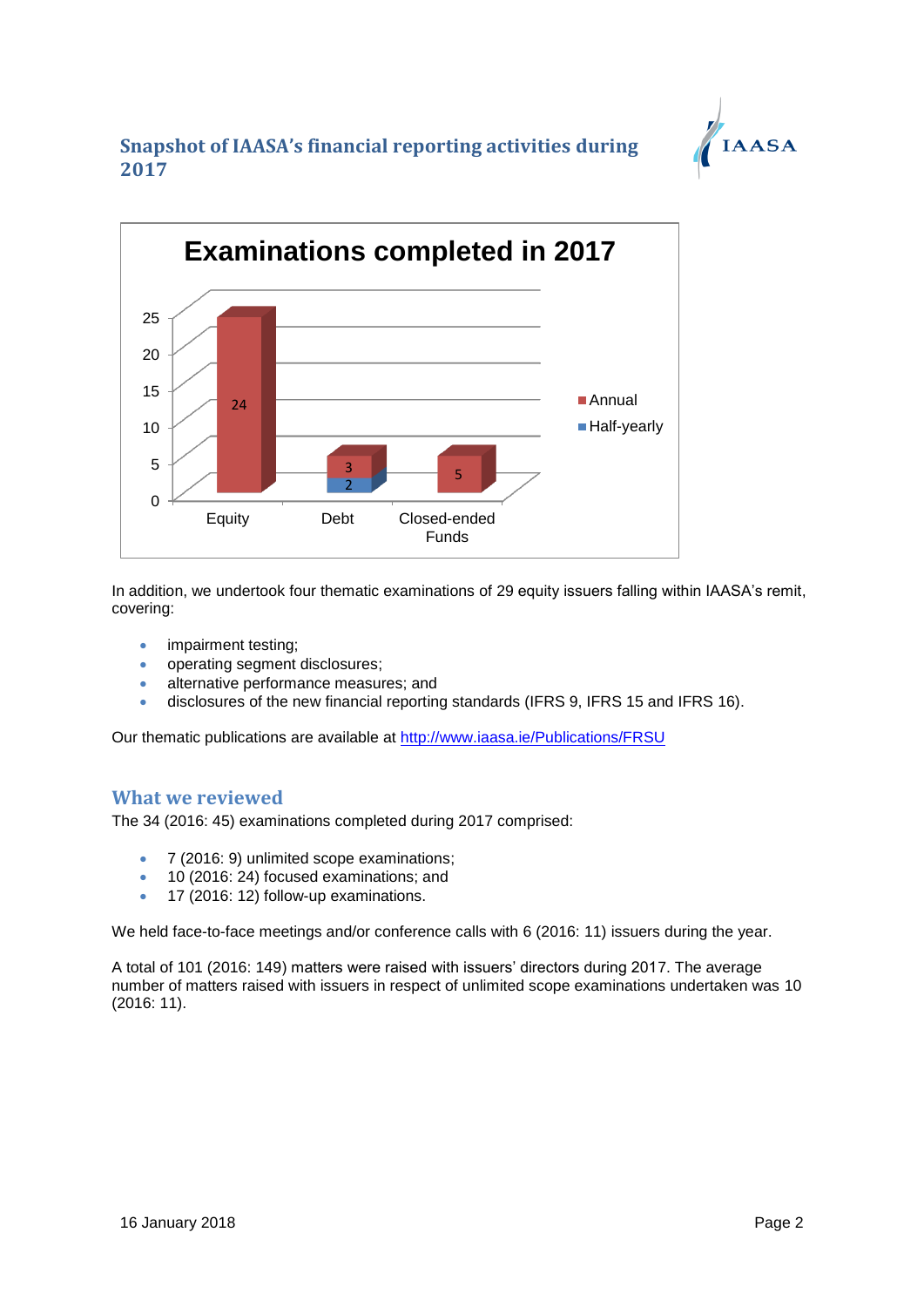



The more common matters raised with issuers are analysed in the following chart:

In addition to the IFRS matters noted above a further 5 (2016: 15) matters were raised with 1 issuer (2016: 2 issuers) applying Irish GAAP.

## **What our key findings were**

A total of 13 (2016: 19) issuers provided 53 (2016: 61) undertakings in respect of future periodic financial reports. During 2017, 1 (2016: 1) issuer voluntarily re-filed its financial statements following an examination by IAASA.

Of the total 53 undertakings provided by issuers', 2 undertakings (2016:10) were received from 1 issuer (2016: 2 issuers) applying Irish GAAP and 12 undertakings related to issuers' use of alternative performance measures*.* 

## **The financial reporting decisions we published**

During the year, we published the outcome of 21 financial reporting decisions in respect of 6 issuers. We expect to publish further 2017decisions over the coming weeks.